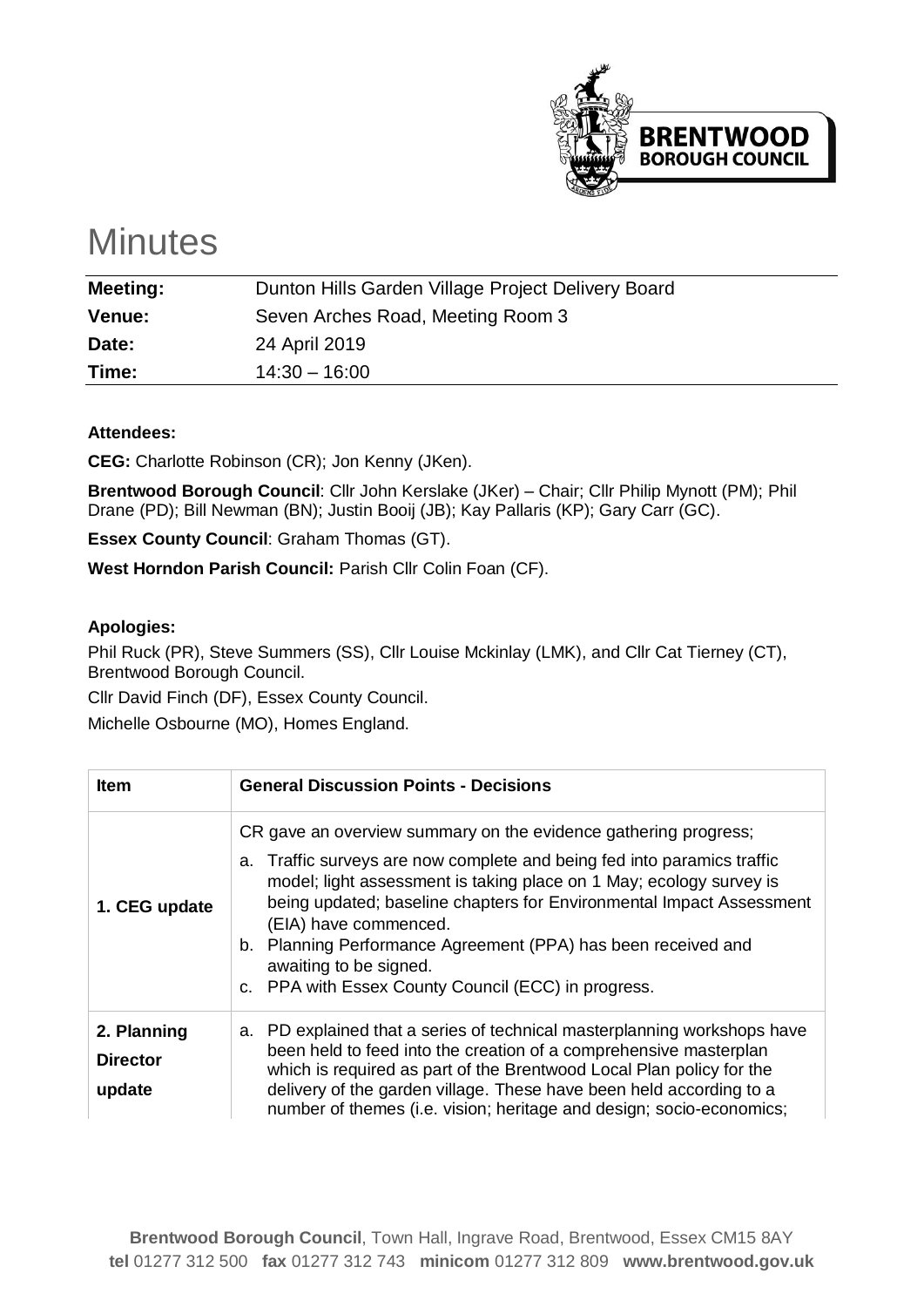|                                  | and sustainable transport). Key stakeholders have been invited to the<br>workshops to feed into the masterplan process.                                                                                                                                                                                                                                                                                                                                                                                                                                                                                                                                                                                                                                                                                                                                                                                                                                                                                                                                                                                                                                                                                                                                                                                                                                                                                                                                                                                                                                                                                                                                                                                        |  |  |  |
|----------------------------------|----------------------------------------------------------------------------------------------------------------------------------------------------------------------------------------------------------------------------------------------------------------------------------------------------------------------------------------------------------------------------------------------------------------------------------------------------------------------------------------------------------------------------------------------------------------------------------------------------------------------------------------------------------------------------------------------------------------------------------------------------------------------------------------------------------------------------------------------------------------------------------------------------------------------------------------------------------------------------------------------------------------------------------------------------------------------------------------------------------------------------------------------------------------------------------------------------------------------------------------------------------------------------------------------------------------------------------------------------------------------------------------------------------------------------------------------------------------------------------------------------------------------------------------------------------------------------------------------------------------------------------------------------------------------------------------------------------------|--|--|--|
|                                  | b. Design South East (DSE) has been appointed to be the Council's<br>Design Review Panel (DRP) and are helping to chair the workshops,<br>leading to the first Quality Design Review on 5 June, to form the first<br>iteration of the masterplan, in accordance with the local plan policy.                                                                                                                                                                                                                                                                                                                                                                                                                                                                                                                                                                                                                                                                                                                                                                                                                                                                                                                                                                                                                                                                                                                                                                                                                                                                                                                                                                                                                    |  |  |  |
|                                  | c. A discussion followed about the masterplanning process:                                                                                                                                                                                                                                                                                                                                                                                                                                                                                                                                                                                                                                                                                                                                                                                                                                                                                                                                                                                                                                                                                                                                                                                                                                                                                                                                                                                                                                                                                                                                                                                                                                                     |  |  |  |
|                                  | GT (Essex County Council (ECC)) stated that all comments raised<br>i.<br>so far on the Infrastructure Delivery Plan (IDP) need to be reflected<br>in any masterplan outcomes. GT also confirmed that in parallel it is<br>necessary to keep in mind that as part of the CEG-ECC pre-<br>application process, ECC will feed in further recommendations, using<br>their own procedures. For example, Place Services feeding back on<br>issues such as heritage aspects and Education responding to the<br>education infrastructure elements. These pre-app meetings with<br>ECC will commence once the masterplan is slightly more advanced.<br>ii.<br>BN agreed that further discussions will be needed with individual<br>stakeholders and that finer-grain details will emerge from these<br>discussions. This will be about sequencing; starting with the policy,<br>masterplan evolution, pre-application advice, and planning<br>application – each time zooming-in to address more specific issues.<br>It was agreed that a detailed masterplanning design milestone plan<br>iii.<br>needed to get to the quality of the masterplan required as part of<br>Policy R01 (II) A.<br>JKen highlighted that CEG have made representations to the<br>iv.<br>Brentwood Pre-Submission Local Plan and are awaiting the<br>Council's response before they can produce more evidence. BN<br>explained that all representations received are likely to be published<br>simultaneously. GT said that ECC would share their representations<br>with CEG.<br>PD explained that submission documentation is progressing and that<br>v.<br>BBC are in discussions with MHCLG. Aiming for submission in late<br>June 2019. |  |  |  |
|                                  |                                                                                                                                                                                                                                                                                                                                                                                                                                                                                                                                                                                                                                                                                                                                                                                                                                                                                                                                                                                                                                                                                                                                                                                                                                                                                                                                                                                                                                                                                                                                                                                                                                                                                                                |  |  |  |
| 3. Overview of<br>Governance     | PD set out the DHGV Governance Framework document, approved by<br>а.<br>the Council's Policy, Projects and Resources Committee in March 2019.<br>Noted that this is a live document, capable of amendment as the project<br>progresses and evolves.                                                                                                                                                                                                                                                                                                                                                                                                                                                                                                                                                                                                                                                                                                                                                                                                                                                                                                                                                                                                                                                                                                                                                                                                                                                                                                                                                                                                                                                            |  |  |  |
| <b>Framework</b><br>and Terms of | KP raised issue that some other landowners had mentioned that the<br>b.<br>governance arrangements only include CEG on key meetings. It has                                                                                                                                                                                                                                                                                                                                                                                                                                                                                                                                                                                                                                                                                                                                                                                                                                                                                                                                                                                                                                                                                                                                                                                                                                                                                                                                                                                                                                                                                                                                                                    |  |  |  |
| <b>Reference for</b>             | been explained to landowners that this reflects that CEG are bringing<br>forward the majority of the site. Other landowners have been                                                                                                                                                                                                                                                                                                                                                                                                                                                                                                                                                                                                                                                                                                                                                                                                                                                                                                                                                                                                                                                                                                                                                                                                                                                                                                                                                                                                                                                                                                                                                                          |  |  |  |
| Project                          | encouraged to formally respond to Governance Framework, so that their<br>request is in writing; to date this has not been received.                                                                                                                                                                                                                                                                                                                                                                                                                                                                                                                                                                                                                                                                                                                                                                                                                                                                                                                                                                                                                                                                                                                                                                                                                                                                                                                                                                                                                                                                                                                                                                            |  |  |  |
| <b>Delivery Board</b>            | JKen explained how the masterplanning process is not causing a<br>c.<br>disadvantage to other landowners and is taking into account their<br>requirements.                                                                                                                                                                                                                                                                                                                                                                                                                                                                                                                                                                                                                                                                                                                                                                                                                                                                                                                                                                                                                                                                                                                                                                                                                                                                                                                                                                                                                                                                                                                                                     |  |  |  |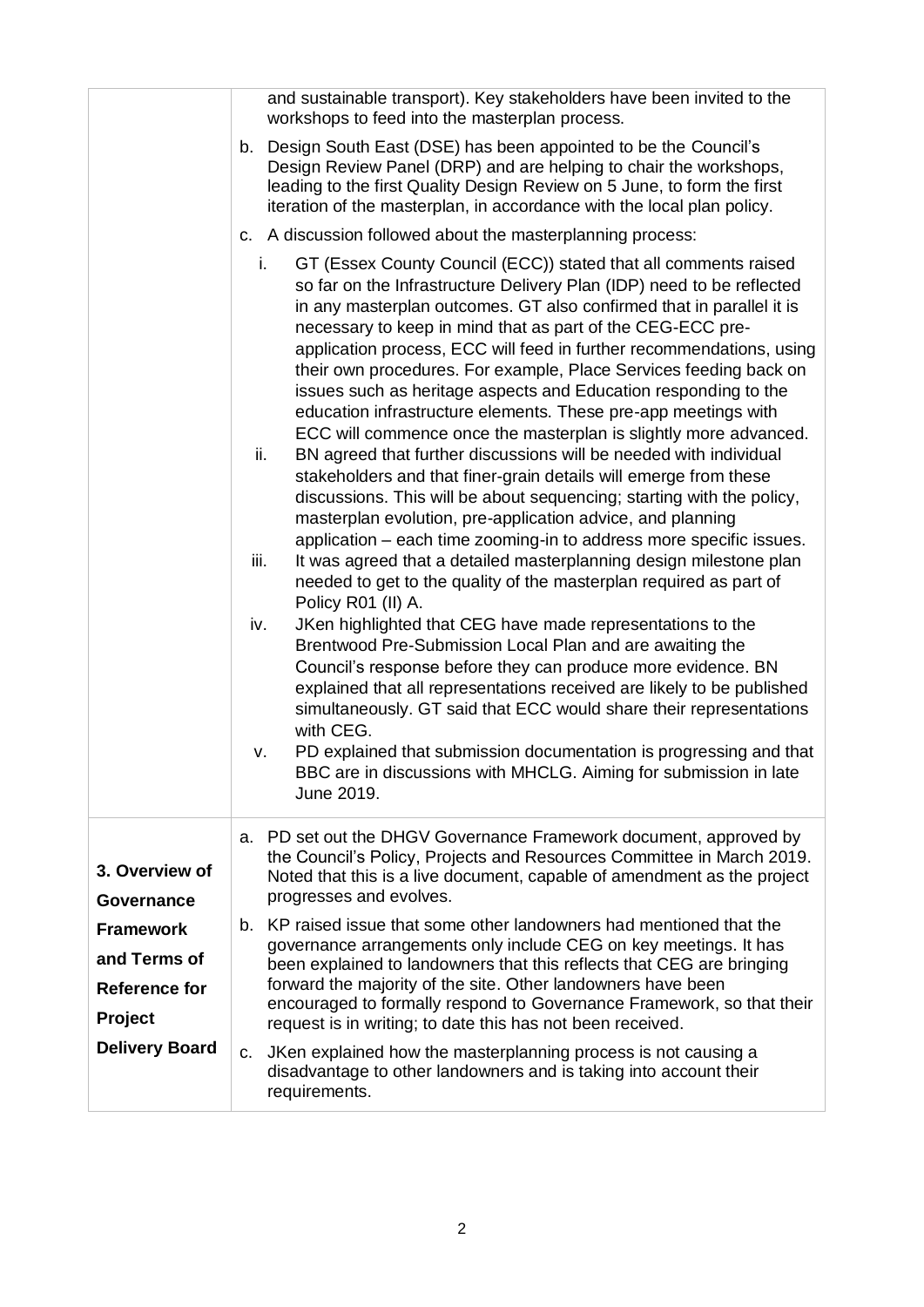| 4. Review of<br><b>Highlight</b><br><b>Report and</b><br><b>Key Milestones</b> | d. KP explained that the Governance Framework accounts for wider and<br>more specific conversations to be addressed with all landowners, to<br>ensure integration, via the proposed 'Masterplan Integration Meetings'.<br>e. GT stated that the masterplan should be landowner blind. One option<br>may to be get a representative for the other landowners.<br>Discussion about the merits of including other landowners at other<br>f.<br>meetings set out within the Governance Framework, such as the<br><b>Technical Steering Group.</b><br>As a formal response to the Governance Framework has not been<br>q.<br>submitted, it was decided to defer a decision to the next Project Delivery<br>Board meeting.<br>a. PD summarised the Council's March 2019 Highlight Report.<br>i.<br>The amber status reflects uncertainties on milestones. KP stated<br>there is potentially a catch-22 scenario, as without understanding<br>what design process is being followed and when some of the<br>evidence is coming forward, then a milestone plan cannot be drawn<br>up with any level of detail.<br>ii.<br>JKen stated that the timetable is tight and additional workshops may<br>delay things, i.e school workshops could slow things down. Every<br>iteration adds significant costs in design fees to meet a September<br>submission.<br>GT queried timeframe. EiP in September is likely to be optimistic,<br>iii.<br>and so it may not be wise to be constrained by a September<br>application deadline. Concluded that predicting the timing of the EiP<br>is difficult due to the different timings across different councils. |  |  |
|--------------------------------------------------------------------------------|----------------------------------------------------------------------------------------------------------------------------------------------------------------------------------------------------------------------------------------------------------------------------------------------------------------------------------------------------------------------------------------------------------------------------------------------------------------------------------------------------------------------------------------------------------------------------------------------------------------------------------------------------------------------------------------------------------------------------------------------------------------------------------------------------------------------------------------------------------------------------------------------------------------------------------------------------------------------------------------------------------------------------------------------------------------------------------------------------------------------------------------------------------------------------------------------------------------------------------------------------------------------------------------------------------------------------------------------------------------------------------------------------------------------------------------------------------------------------------------------------------------------------------------------------------------------------------------------------------------------------------------------|--|--|
| 5. Review of<br><b>Key Risks</b>                                               | Agreed that ensuring a quality masterplan is the priority.<br>Risks were discussed with the transport assessment (TA) work raising<br>а.<br>most concern.<br>The TA work is progressing with PBA. Monthly meetings are in place<br>i.<br>with ECC and Highways England to assure the quality of the<br>transport work. All issues are being dealt with in a timely manner.<br>Risk wording to change to reflect the emphasis on the timely delivery<br>of the TA, which would then impact the timely delivery of feedback<br>from stakeholders. The additional Southern corridor work on<br>sustainable transport will also be feeding into the work. Indicative<br>timeframe for delivering the work is June.<br>ii.<br>CEG have commissioned a topographic survey along Station Road<br>to work out how the road will relate to the development.<br>The workshops have highlighted the importance of connectivity with<br>iii.<br>the Basildon boundary to the east.<br>CF raised point regarding emergency vehicle access being a<br>iv.<br>concern without an eastern access given the reliance on the A128.<br>This has been raised at the workshops.                                                                                                                                                                                                                                                                                                                                                                                                                                                                                   |  |  |
| 6. AOB                                                                         | All agreed that due to the fast-passed nature of the coming months, it would<br>be prudent to call a Project Board meeting sooner than three months;                                                                                                                                                                                                                                                                                                                                                                                                                                                                                                                                                                                                                                                                                                                                                                                                                                                                                                                                                                                                                                                                                                                                                                                                                                                                                                                                                                                                                                                                                         |  |  |